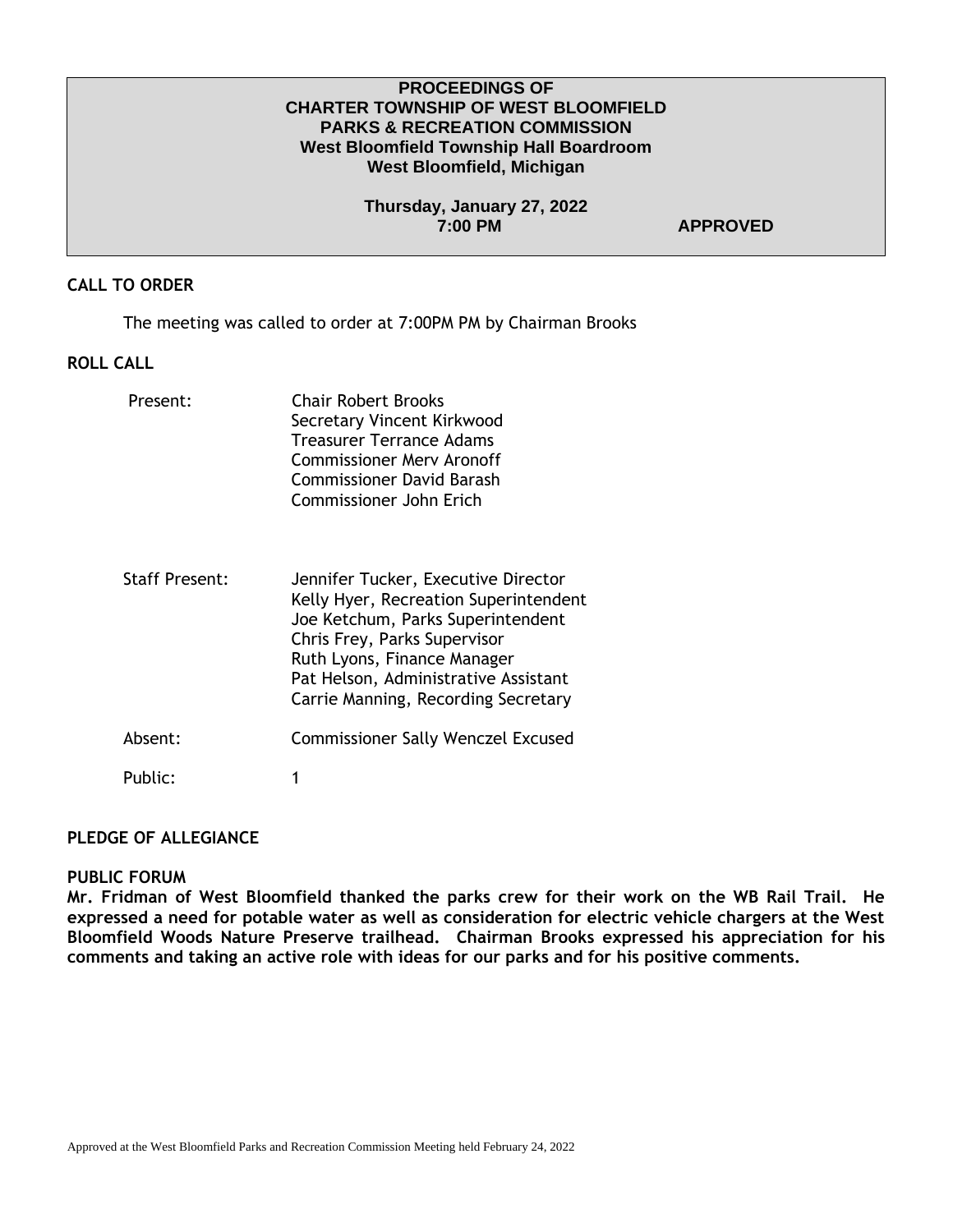## **APPROVAL OF AGENDA**

**Chairman Brooks stated they will not have Agenda item 7- Items from the Township Liaison as the Liaison provided notice he was unable to attend this evening.**

**Motion by Commissioner Aronoff seconded by Commissioner Barash to approve the agenda.** 

**Ayes: Adams, Aronoff, Barash, Brooks, Erich, Kirkwood Nays: None Absent: Wenczel Motion Carried: 6-0**

### **CONSENT AGENDA**

Items A through F are Consent Agenda matters considered to be routine by the Commission and enacted by one motion unless a member of the Commission wishes to discuss one of the topics.

- A) Approval of Minutes from December 16, 2021
- B) Approval of December Revenue and Expense Report.
- C) Approval of Prepaid Expenditures in the amount of \$364,664.72
- D) Approval of Expenditures paid by Check in the amount of \$24,843.99
- E) Approval of Credit Card Refunds totaling \$2,588 for the month of December 2021
- F) Receipt of the December Cash Balance.

**Motion by Commissioner Barash, seconded by Commissioner Aronoff to approve items A through F on the Consent Agenda.**

**Ayes: Adams, Aronoff, Barash, Brooks, Erich, Kirkwood Nays: None Absent: Wenczel Motion Carried: 6-0**

**ITEMS FROM THE TOWNSHIP LIAISION**

**Removed from agenda.**

## **RESOLUTION TO APPLY TO THE OAKLAND COUNTY PARKS AND RECREATION TRAILWAYS AND PARKS IMPROVEMENT GRAND PROGRAMS**

**Executive Director Tucker expressed the grant came up and had to be put together quickly. Superintendent Ketchum presented the plan to install a two bathroom facility with drinking water at the West Bloomfield Woods Nature Preserve trailhead. Total cost of the project is approximately \$200,000. A grant request would be submitted to the Oakland County Parks and Recreation Park Improvement Grant Program for \$100,000 with the WBPRC matching the amount at \$100,000. Examples and details were presented and outlined. Chairman Brooks read the resolution in its entirety.**

**Motion by Commissioner Barash, seconded by Commissioner Erich.**

**Discussion regarding the amount of the match of \$100,000 provided by the Commission by Secretary Kirkwood and clarified by Superintendent Ketchum. Treasurer Adams asked for clarification on the type of match preferred. Commissioner Barash maintained how the amount of the match would help**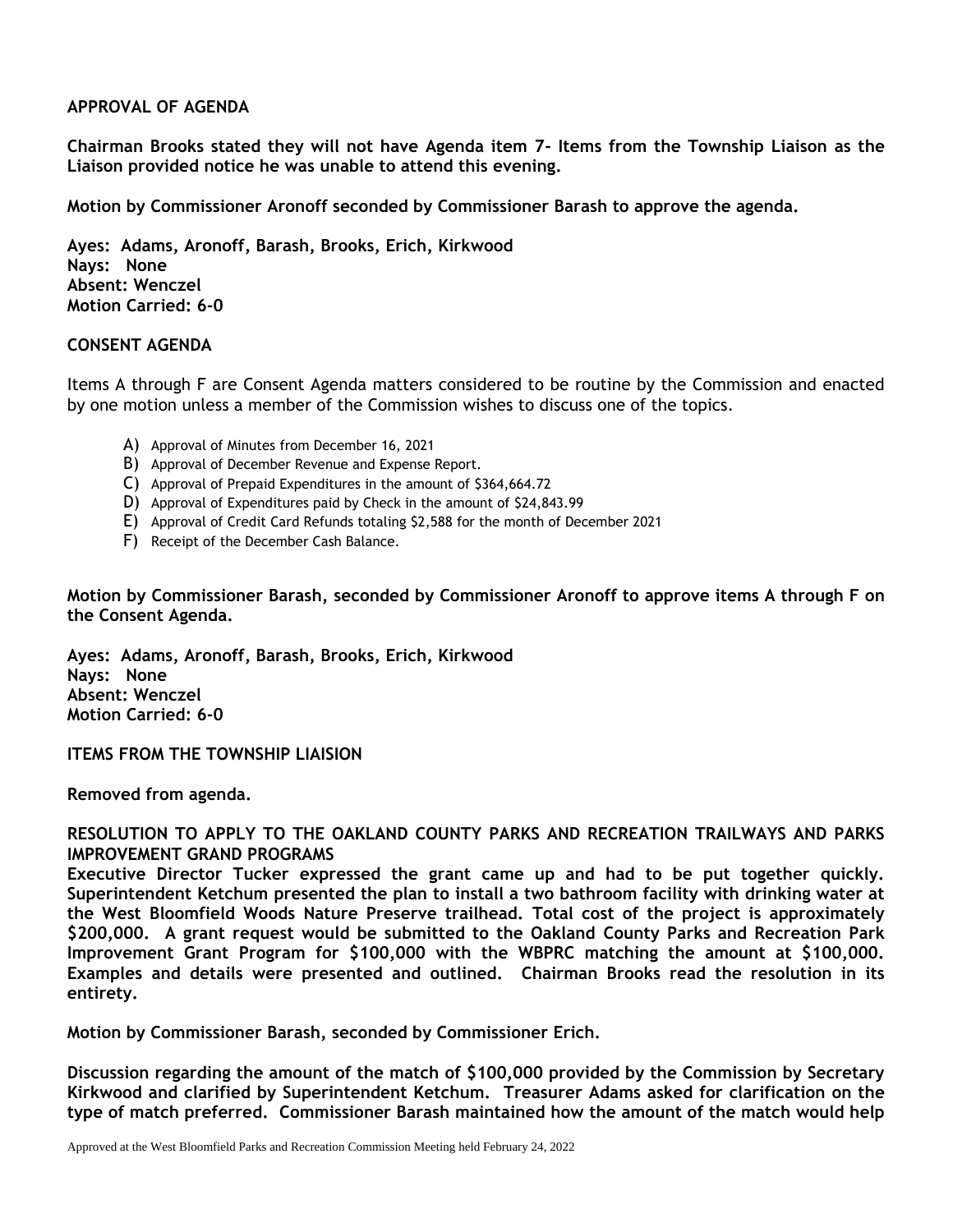**the chances of being awarded the grant. Superintendent Ketchum said this had been on their master plan list for many years.**

**Ayes: Adams, Aronoff, Barash, Brooks, Erich, Kirkwood Nays: None Absent: Wenczel Motion Carried: 6-0**

## **STAFF REPORT**

Executive Director Tucker, Superintendent Hyer and Superintendent Ketchum provided a Staff Report to the Commission.

Executive Director Tucker- Administrative Report- Due to COVID resurgence, masking is required in the building by patrons and staff if 6' cannot be maintained. Indoor facilities are not being rented as well. Master Plan update- Meeting with Township Board was held on January 24, 2022. Legal notices were published. Staff is touring surrounding centers as part of the Recreation Activities Center Needs Assessment. Lily Pad Springs won the 2022 Great Lakes Facility Award. Brittany Trout was named New Professional 2022 and the Stuffed Animal Sleepover program won an Innovative Programming award.

Superintendent Hyer- Recreation report- Hosted the Lakes Area Chamber of Commerce for coffee at Connect. The Winter Solstice event had 230 people attended. Senior programming update. Upcoming events include Black History Month events, Mom to Mom sale, Egg hunt and Earth Day.

Superintendent Ketchum- Parks report- Bloomer Park boat launch update- permits were approved to start fixing the launch. EV hookups are being added to Drake Sports Park for future use. Bioswales maintenance has been in progress as well as snow removal training and equipment maintenance. Touchless toilet fixtures have been installed at Drake Sports Park. Trash can cleaning, maintenance and re-painting was completed for spring. Tree-trimming is continuing on trails and in parks. A bubbler has been installed at the kayak launch to prevent ice damage.

Commissioner Barash commented and commended everyone on all the accolades and awards that have been received.

### **ITEMS FROM THE OFFICERS**

### **A. Items from the Chairperson**

Chairman Brooks mentioned he is really happy to be back and that it is good to be together and to see everyone. He also gave shout outs to all the staff mentioned in the reports for all the good work and kudos they have received. A special shout out to Brittney Trout and Annabelle for all their hard work. He also commended Superintendent Ketchum for sticking with the Bloomer Park boat launch project.

### **B. Items from the Secretary**

Secretary Kirkwood echoed the shout outs, commendations and awards the staff and programs have received. The Strategic Committee met January 27, 2021. WB Diversity Task Force events are in February and he is excited their planning is coming to fruition. He said thanks to the Library, Cathy Russ, to Jeff Crocker and the Township.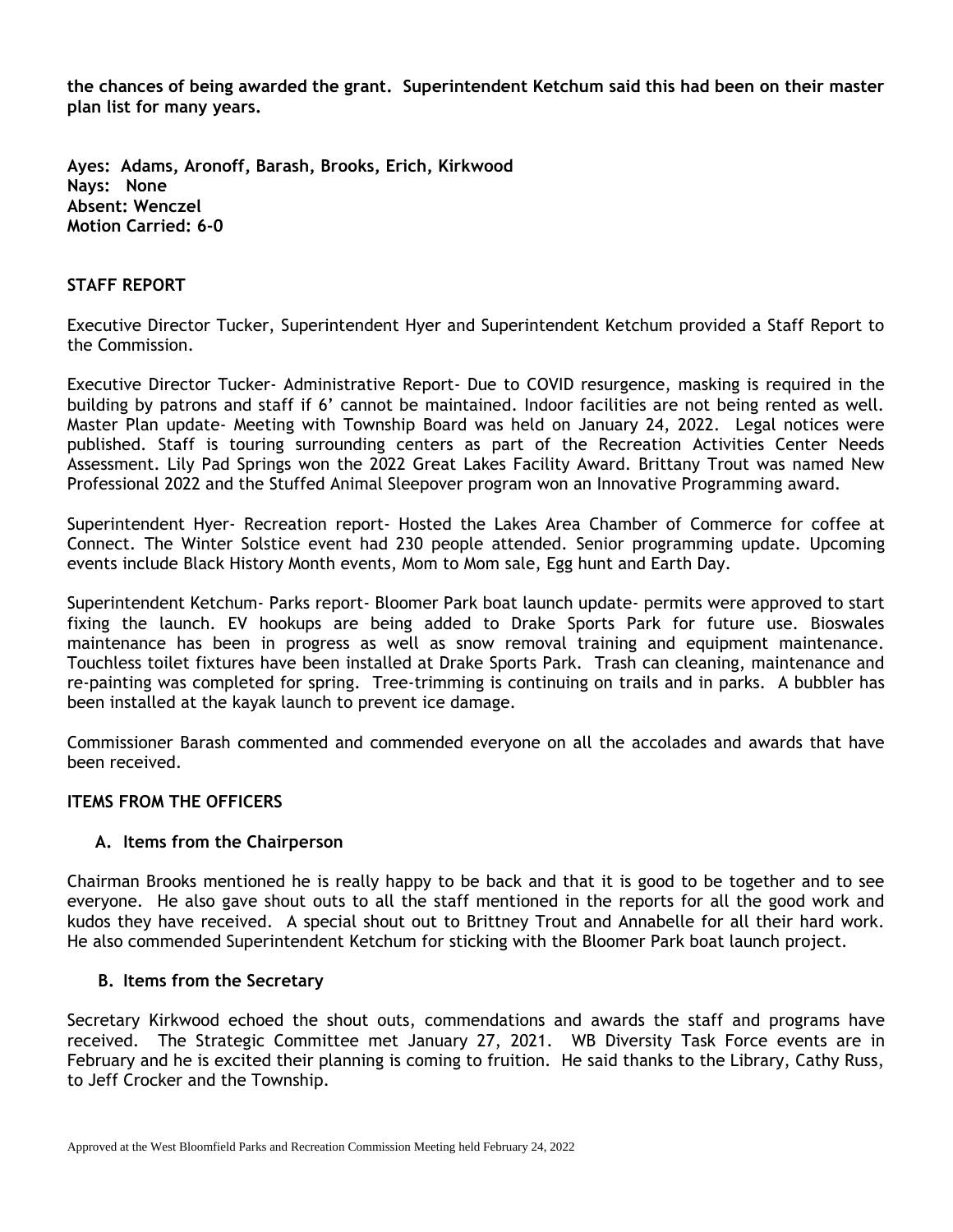# **C. Items from the Treasurer**

Treasurer Adams welcomed everyone back and to in person meetings. He also commented on the awards and good comments and how proud he was of everyone. **COMMITTEE REPORTS**

# **Executive: Chairman Brooks**

Chairman Brooks stated they met on January 13, 2022 at 6pm. Present were himself, Secretary Kirkwood and Treasurer Adams. They discussed an HR Update regarding 360 reviews. They prepared themselves for the Master Plan meeting. Discussed were some items relating to work that needs to be done with some deeds, the agenda for tonight, COVID updates, projects and purchase agreements, and leases. Their next scheduled meeting is February 10, 2022 at 6pm.

## **Finance: Report from Treasurer Adams**

Treasurer Adams indicated the Finance Committee met January 27, 2022 at 6pm. Present were himself, Commissioner Barash, and Commissioner Aronoff. The Committee discussed December invoices and vouchers, year-end/monthly budget status, commission items on tonight's agenda. He thanked the previous Treasurer, Commissioner Aronoff, for all his support and guidance. The next meeting is scheduled February 24, 2022 at 6pm.

Chairman Brooks also expressed his appreciation to Commissioner Aronoff for all his past work, service and tutoring. Commissioner Erich questioned a couple expenditures on the report and Superintendent Ketchum clarified it was due to a donation.

### **NEW BUSINESS**

**A. Consideration to Approve Bid Proposal to Renovate Tennis and Pickleball Courts at Drake Sports Park and the Keith Sports Park.**

**Superintendent Ketchum stated that staff is recommending the Commission approve the bid proposal to repair cracks, color coat, and restripe tennis and pickleball courts. Leading bidder, Goddard Coatings, has performed work for the Commission in the past and their work comes with a 1 year labor warranty and 5 year limited warranty on the crack repair. The project was budgeted for in the 2022 budget. Projected end of life for the courts is 5 years when they will have to be reconstructed.**

**Motion by Commissioner Aronoff second by Commissioner Erich to approve.**

**Ayes: Adams, Aronoff, Barash, Brooks, Erich, Kirkwood Nays: None Absent: Wenczel Motion Carried: 6-0**

**B. Consideration to approve the Up-Fitting of a 2022 GMC Sierra 3500 HD Truck.**

**Superintendent Ketchum stated staff is recommending that Truck and Trailer Specialties be awarded the bid to up-fit a 2022 GMC Sierra 3500 HD Truck; the bid amount is \$17,900.00. This includes safety lights, adding a bed to the truck as well as a tool box.**